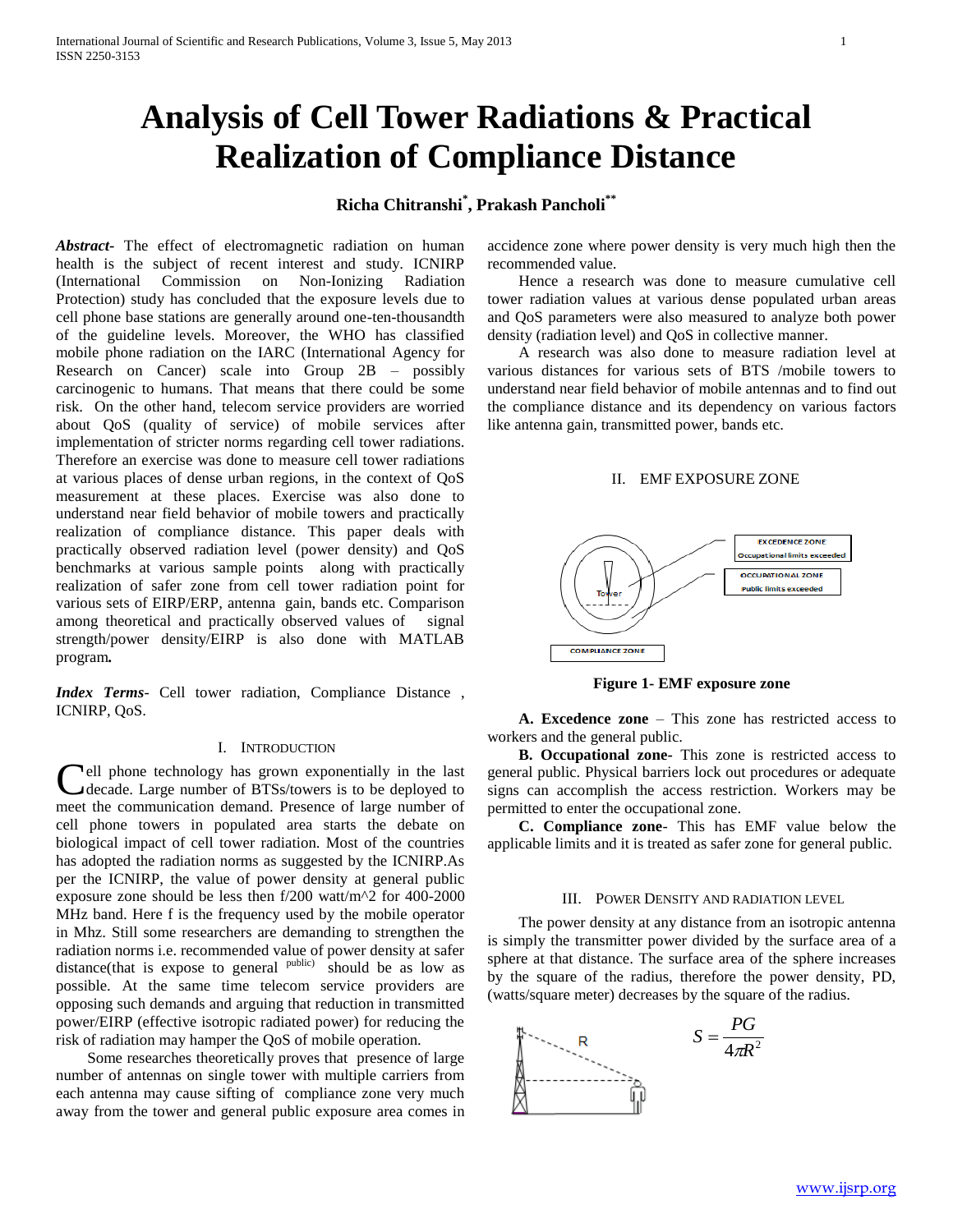- Where:  $S = Power density (W/m<sup>2</sup>)$ ,
	- $P = Power input to the antenna (W)$
	- $G = Power$  gain of the antenna
	- R = Distance to the center of radiation of the antenna (m)

## **Table1-Compliance distance recommended by ICNIRP (based on ITU K.70 fact sheet formula)**

| Radio         | General                         | Public | General                         | Public |
|---------------|---------------------------------|--------|---------------------------------|--------|
| Frequency     | Exposure                        |        | Exposure                        |        |
| Range         |                                 |        |                                 |        |
| 1 to 10 MHz   | $r = 0.10 \sqrt{eirp \times f}$ |        | $r = 0.129 \text{V}$ erp×f      |        |
| 10 to 400 MHz | $r = 0.319 \sqrt{eirp}$         |        | $r = 0.409 \sqrt{e r p}$        |        |
| 400<br>to     | $r = 6.38 \sqrt{eirp/f}$        |        | $r = 8.16 \sqrt{\frac{erp}{f}}$ |        |
| 2000MHz       |                                 |        |                                 |        |
| 2000<br>to    | $r = 0.143 \sqrt{eirp}/f$       |        | $r = 0.184 \sqrt{e r p}$        |        |
| 300000MHz     |                                 |        |                                 |        |

Where r is compliance distance in meters, f is the frequency in MHz and EIRP is equivalent isotropically radiated power in the direction of maximum antenna gain in watts while ERP is effective power in the direction of maximum antenna gain in watts.

## IV. ANALYSIS OF CELL TOWER RADIATIONS

 Cell tower radiation measurement methods can be classified in three categories:-

- 1. Calculation method
	- a. Prediction of RF fields
	- b. Calculation to determine *EIRPth*
- 2. Software simulation
- 3. Field measurement

 Field measurement approach was chosen to analyze cell tower radiations in various regions.

## **Approach**:-

 Ten test points were chosen. Following were considered in area selection

- 1. Area should be such that it should be covered by all major GSM operators radiating with GSM 900 & 1800 MHz bands. It should also serve by major CDMA operators.
- 2. Large number of closely situated shared towers with many antennas should be present in that dense urban area.
- 3. Preferably it should be border area of two or more PLMNs, so that interference/ radiations from nearby PLMNs can also be taken in to account.
- 4. Site data & other technical data regarding that area should be available.

 Following points were chosen in Ghaziabad (India) as per the availability of maximum number of towers/ antennas in that area.

### **Table. 2- Area chosen for measurement.**

| Point 1            | Raj Nagar, Sector 10 Ghaziabad,<br>Latitude 77.23263 Longitude<br>28.60146 |
|--------------------|----------------------------------------------------------------------------|
| Point <sub>2</sub> | New Railway Station, Latitude<br>77.44944, Longitude 28.682192             |
| Point <sub>3</sub> | Meerut Road, Latitude 77.44812,<br>Longitude 28.702333                     |
| Point 4            | Kavi Nagar Ramleela Ground,<br>Latitude 77.449869, Longitude<br>28.66651   |
| Point 5            | Shastri Nagar Water Tank,<br>Latitude 77.464519, Longitude<br>28.672718    |
| Point 6            | Govind<br>Puram, Latitude<br>77.564163<br>Longitude<br>28.683962           |
| Point7             | Nand Gram Ghaziabad, Latitude<br>77.427692, Longitude 28.689759            |
| Point 8            | Bamheta, Latitude 77.506142,<br>Longitude 28.646155                        |
| Point <sub>9</sub> | Bamheta, Latitude 77.506142,<br>Longitude 28.646155                        |
| Point 10           | Vijay nagar, Latitude 77.431169<br>, Longitude 28.647775                   |

 Network quality reports related to that area were studied to see the QoS of mobile services. TEAMS drive testing handset was also used to observe the network performance. Also, personal interview was conducted to find out the QoS in term of customer satisfaction. this formula is explained as under:-

## **Maximum value of QoS=1**

| Sr.No.                   | Parameter          | Weightage in QoS formula             |  |
|--------------------------|--------------------|--------------------------------------|--|
|                          | <b>SDCCH BLOCK</b> | $1/20$ if SDCCH block is < 1%,       |  |
|                          |                    | otherwise zero.                      |  |
| $\mathfrak{D}$           | <b>SDCCH DROP</b>  | $1/10$ if SDCCH drop is < 1%,        |  |
|                          |                    | otherwise zero.                      |  |
| 3                        | <b>TCH BLOCK</b>   | 1/20 if TCH block is $<$ 2%,         |  |
|                          |                    | otherwise zero.                      |  |
| $\overline{\mathcal{A}}$ | <b>TCH DROP</b>    | 1/5 if TCH drop is $<$ 2%,           |  |
|                          |                    | otherwise zero.                      |  |
| 5                        | Call completion    | $1/5$ if CCSR > 95%, otherwise       |  |
|                          | success ratio      | zero                                 |  |
| 6                        | signal<br>Rx       | 1/5 If Rx signal $> -95$ dBm, $1/10$ |  |
|                          | Strength           | $>103$ dBm otherwise zero.           |  |
|                          | Rx quality.        | 1/5 for Rx Quality 0 to 3,1/10 for   |  |
|                          |                    | Rx Quality 4 to 5, otherwise zero    |  |

 Graph regarding observed power density at various places at compliance distance is shown below.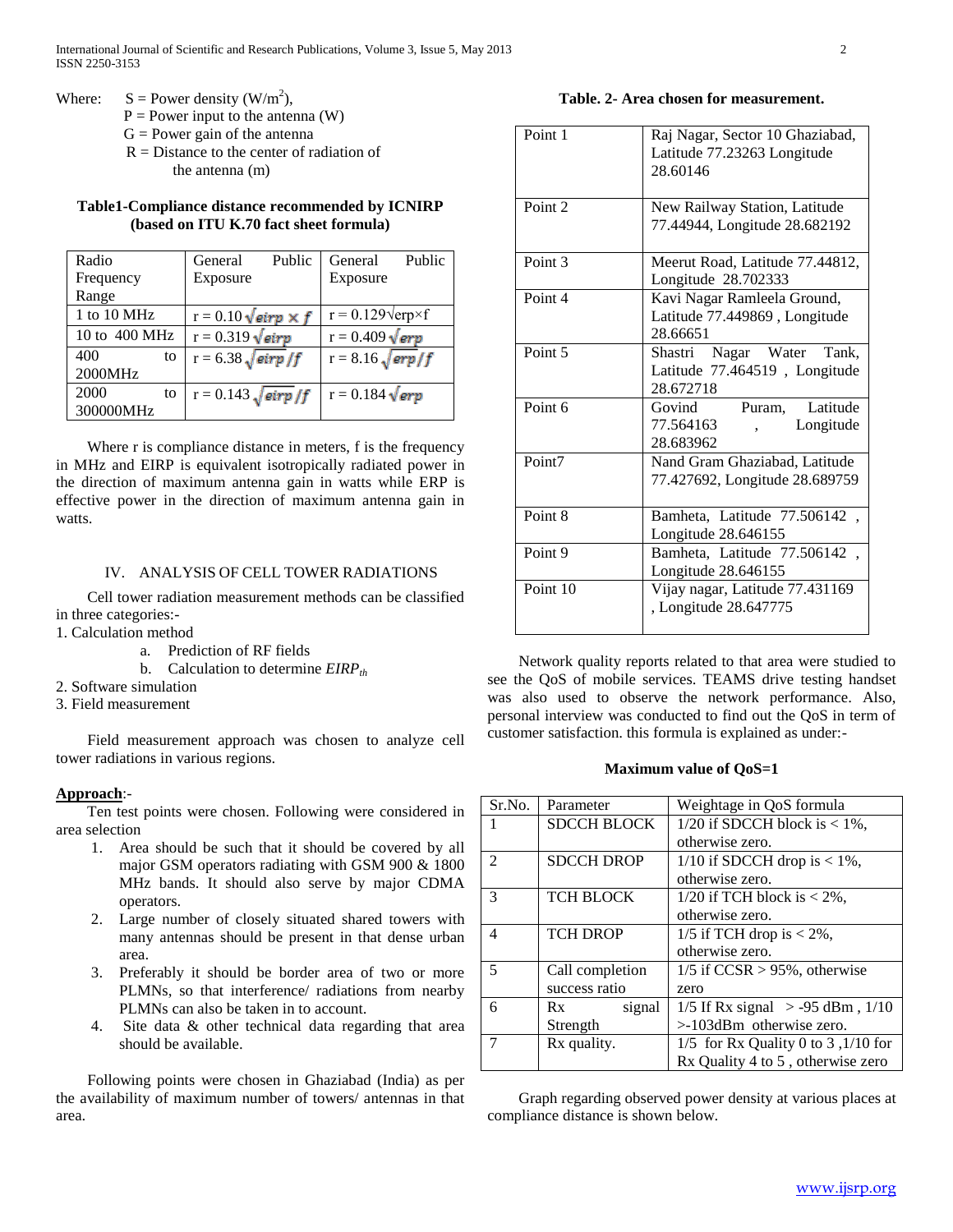

**Figure 2- observed power density at various places at compliance distance**

 Graph among ratio of measured and recommended power density and QoS is shown below.



**Figure 3- Ratio of measured and recommended power density and QoS**

 It can be realized that power density measured varies from 0.66 to 11.2 mW/m^2 and the QoS is also between 0.7 to 1. Ratio of practically observed and recommended power density varies from 0.028 to 0.0013 at compliance distances at these critical sites.

 Hence it can be stated that telecom operators are radiating below the 1/100 to 1/1000 value of maximum allowable power density and even they were able to manage good QoS, so radiation norms can be further strengthen i.e. recommended power density at compliance distance may be f/2000 or less then it.

#### V. REALIZATION OF COMPLIANCE DISTANCE

 This exercise was done to realize compliance zone for a particular BTS/ antenna. Then various parameters like transmitted power, antenna gain, frequency, antenna height, tilt etc were vary to observe dependency of these factors on compliance distance.

#### **Approach**

 A BTS site was chosen (test bed of GSM). It was not utilize by the general public so various parameters like frequency, transmitted power , hopping etc were changed & with the help of ANRITSU\_MS2661A-11 spectrum analyzer and Narda SRM 3006 Frequency-selective meter power density/ electric field strength were measured at various points to find out the point where power density would be less then f/2000 watt/m^2  $\&$  $f/400$ (Watt/m<sup> $\lambda$ </sup>) to find out compliance & occupational zone. Then graphs between observed power density/ electric field strength & distance was drawn for various sets of configuration(like transmitted power, antenna gain, antenna height, frequency etc) to observe the dependency of various factors on compliance distance.

## **Near field behavior was observed for the following specifications:-**

| Transmitting power: 43dBm                      | Antenna Gain= 17 dBi            |  |  |  |
|------------------------------------------------|---------------------------------|--|--|--|
| 3dB beam width                                 | vertical $\theta$ bw(deg) = 7.5 |  |  |  |
| $BCCH$ frequency= 949.2 Mhz                    | Antenna height= 4m              |  |  |  |
| Antenna Tilt(Electrical + Mechanical)=4 degree |                                 |  |  |  |
| $RX$ cable length= $32m$                       | Side lobe attenuation=15 Db     |  |  |  |
| Cable unit loss $(dB/100m)=3$                  |                                 |  |  |  |

**Observed Power Density (Watt/m2)**



**Figure 4 -Observed Power Density (Watt/m2**

 Graph shown above represent near field behavior of directional antenna. It is almost similar to exponential decay .

 Here if power density f/20000 will be considered for the compliance distance then it can be seen that observed compliance distance is between 3 to4 m(for one carrier per sector).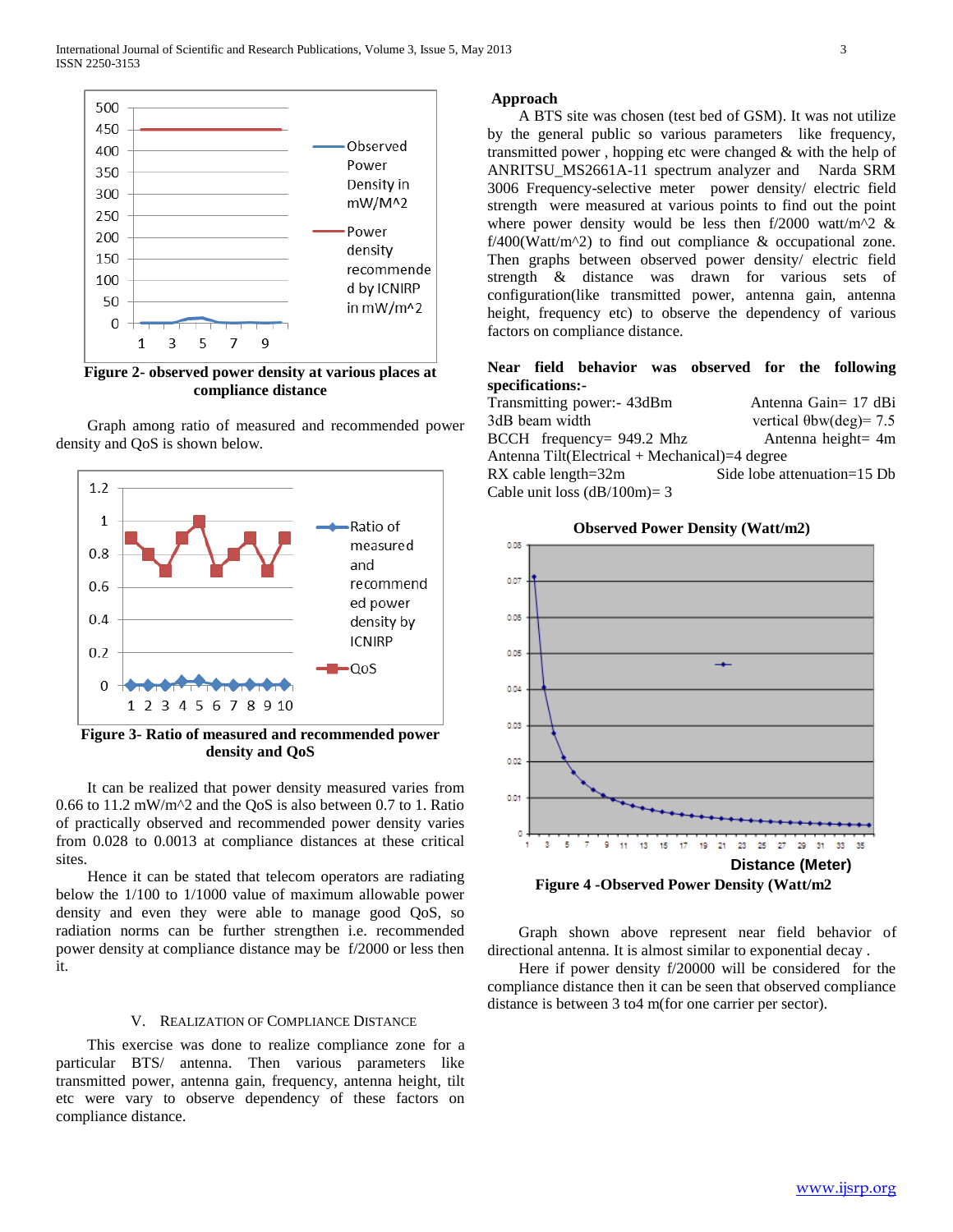

**Figure 5- Near field behavior of GSM antenna with 4 carriers in one sector**

 Graph shown above show the near field behavior of GSM antenna with 4 carriers in one sector. It can be observed that if power density f/20000 will be considered for the compliance distance then it can be seen that observed compliance distance is between 14 to 18 m. For 36 carriers the 57.5m was observed as compliance distance.

 Graph shown below represent electric field strength at various distance for various antenna gain. It can be observed that antenna with high gain offer higher value of power density/ electric field strength in near field region as compare to low gain antenna.



#### **Electric field strength for various antenna gains Electric field Strength (V/m)**

**Figure 6- electric field strength at various distances for GSM 900 & 1800**

 Graph shown below represent electric field strength at various distance for GSM 900 & 1800 for the same transmitting power. It can be observed GSM 900 offers antenna with higher value of power density/ electric field strength in near field region as compare to GSM 1800.



 then observed compliance distance was between 2 to 3 m.(for maximum power transmitted i.e. 43 dBm & antenna gain 18 dBi) But this was the case of 1 carrier per sector.

 When 6 carriers were used per sector, then compliance distance increases by 4 times.for 36 carriers the observed compliance distance was 57.5m.

 As shown in graphs, compliance distance varies with antenna gain, transmitting power, frequency etc. It was also observed that frequency hopping did not put any influence on compliance distance.

#### VI. CONCLUSION

 This paper was concern with practical measurement of cell tower radiation and QoS along with realization of compliance distance for various antenna gain and bands. It was observed that operators were able to manage radiation level 1/100 to 1/1000 below the recommended value while maintaining QoS. So, so radiation norms can be further strengthened i.e. recommended power density at compliance distance may be f/20000 or less then it. It was observed that compliance distance for 6 carriers with 18dBi antenna gain and 43dBm EIRP was near about 12 meters from the tower and for 36 carriers this value reaches to 57.5 meter. It was also observed that compliance distance varies with antenna gain, transmitting power, frequency etc. Frequency hopping did not put any influence on compliance distance.

#### **REFERENCES**

- [1] Bexhet Kamo1, Rozeta Miho1, "Estimation of peak power density in the vicinity of cellular base stations, FM, UHF and Wi-MAX antennas.",2011.
- [2] R.Miho, B. Kamo, Estimation and theoretical evaluation of the E -M radiation field in the vicinity of 3G (2100MHz) antennas. VNM report for WiMAX 3.5GHz, DET, FTI, Tirana 2010.
- [3] O. Shurdi, B.Kamo, A.Lala, EMF measurements in the vicinity of BTS cellular stations of Vodafone Albania. Balwois 2010 Int. Conference.